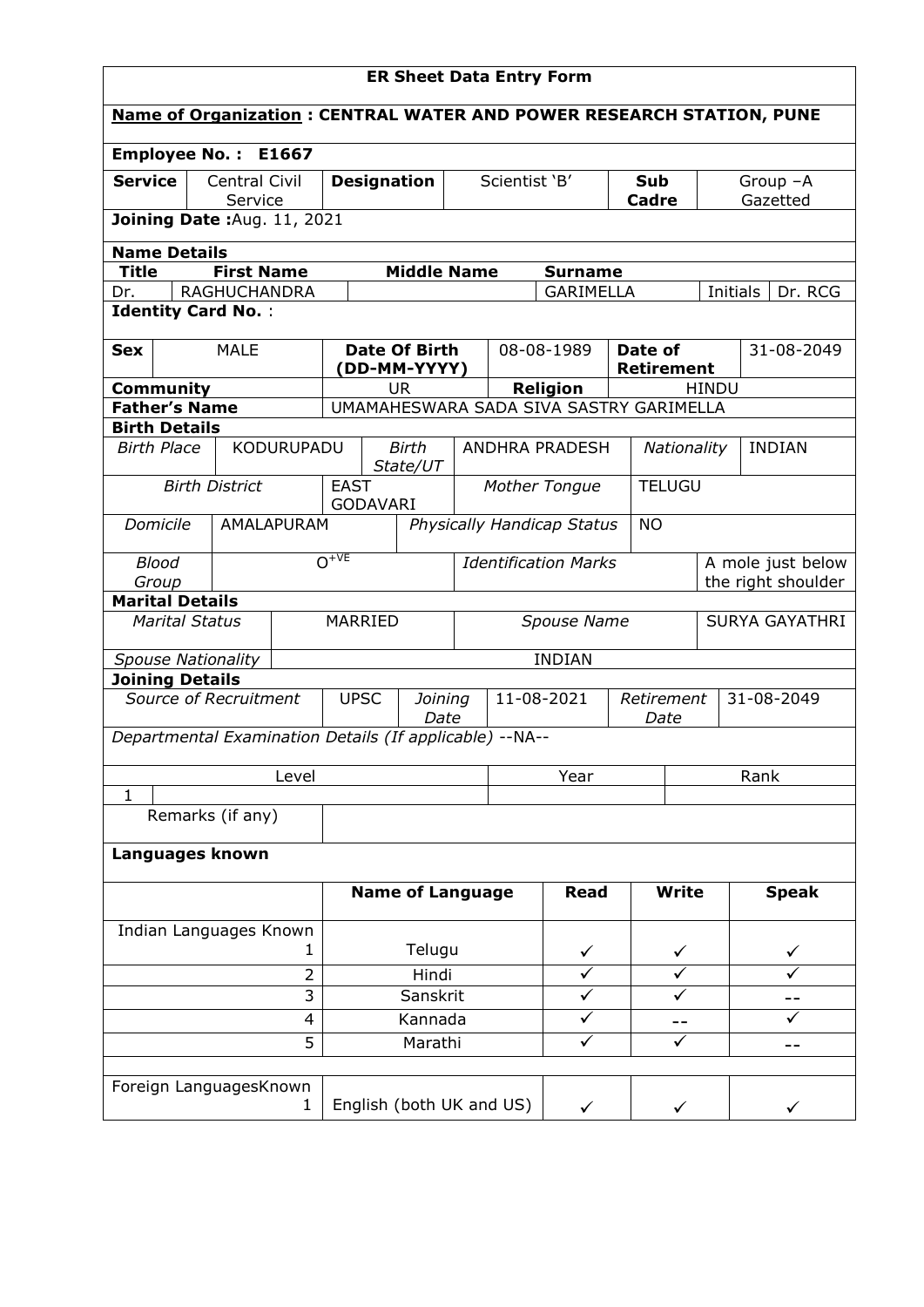# **Details of deputation (if applicable)**--NA--

| Name of the Office | Post held at that<br>time in parent<br>office | Name of post<br>(selected for<br>deputation | Period of deputation |      |  |
|--------------------|-----------------------------------------------|---------------------------------------------|----------------------|------|--|
|                    |                                               |                                             | Since                | From |  |
|                    |                                               |                                             |                      |      |  |

# **Details of Foreign Visit**

| SI.<br>No. | Place of Visit | Date of visit                         | Post held<br>at that<br>time | Whether it is<br>a personal<br>or official<br>visit | Details of visit                                                      |
|------------|----------------|---------------------------------------|------------------------------|-----------------------------------------------------|-----------------------------------------------------------------------|
| 1.         | Nepal          | Jun. 24-29, 2019                      | Private<br>Employee          | Personal                                            | <b>Rock Structure</b><br>Observation                                  |
| 2.         | Hong Kong      | Jun. 15, 2018<br>and Jun. 21,<br>2018 | Private<br>Employee          | Personal                                            | Transition                                                            |
| 3.         | Macau          | Jun. 19-20, 2018                      | Private<br>Employee          | Personal                                            | Mono Rail System,<br>Macau<br>(ResearchObservation)                   |
| 4.         | China          | Jun. 15-18, 2018                      | Private<br>Employee          | Personal                                            | <b>Automated Railway</b><br>System, Schenzen<br>(ResearchObservation) |

# **Transfer/Posting Detail (if applicable)**--NA--

| Place | Period of posting |      |  |  |  |
|-------|-------------------|------|--|--|--|
|       | Since             | From |  |  |  |
|       |                   |      |  |  |  |

| <b>Qualification</b> (Use extra photocopy sheets for multi qualifications, experience, training, awards details) |                                  |                   |                         |  |  |  |  |
|------------------------------------------------------------------------------------------------------------------|----------------------------------|-------------------|-------------------------|--|--|--|--|
| Qualification                                                                                                    | <b>Discipline</b>                |                   | <b>Specialization 1</b> |  |  |  |  |
| Doctor of Philosophy<br>(Ph.D.)                                                                                  | Mining Engineering               | Signal Processing |                         |  |  |  |  |
| Year                                                                                                             | <b>Division</b>                  | <b>CGPA</b>       | <b>Specialization 2</b> |  |  |  |  |
| 2018                                                                                                             |                                  | $10.0$ out        | Seismic Energy          |  |  |  |  |
|                                                                                                                  |                                  | of 10.0           |                         |  |  |  |  |
| <b>Institution</b>                                                                                               | <b>University</b>                | <b>Place</b>      | Country                 |  |  |  |  |
| National Institute of                                                                                            | National Institute of Technology | Surathkal,        | India                   |  |  |  |  |
| Technology Karnataka,                                                                                            | Karnataka, Surathkal             | Karnataka         |                         |  |  |  |  |
| Surathkal                                                                                                        |                                  |                   |                         |  |  |  |  |

| <b>Qualification</b> (Use extra photocopy sheets for multi qualifications, experience, training, awards details) |                                                  |                          |                         |  |  |  |  |  |
|------------------------------------------------------------------------------------------------------------------|--------------------------------------------------|--------------------------|-------------------------|--|--|--|--|--|
| Qualification                                                                                                    | <b>Discipline</b>                                |                          | <b>Specialization 1</b> |  |  |  |  |  |
| Master of Technology<br>(M.Tech.)                                                                                | Electrical and Electronics Engineering           | <b>Power Electronics</b> |                         |  |  |  |  |  |
| Year                                                                                                             | <b>Division</b>                                  | % Marks                  | <b>Specialization 2</b> |  |  |  |  |  |
| 2012                                                                                                             | First Class with Distinction<br>(University Top) | 83.71                    |                         |  |  |  |  |  |
| <b>Institution</b>                                                                                               | <b>University</b>                                | <b>Place</b>             | Country                 |  |  |  |  |  |
| <b>BVC Engineering</b>                                                                                           | <b>JNTU Kakinada</b>                             | Andhra                   | India                   |  |  |  |  |  |
| College                                                                                                          |                                                  | Pradesh                  |                         |  |  |  |  |  |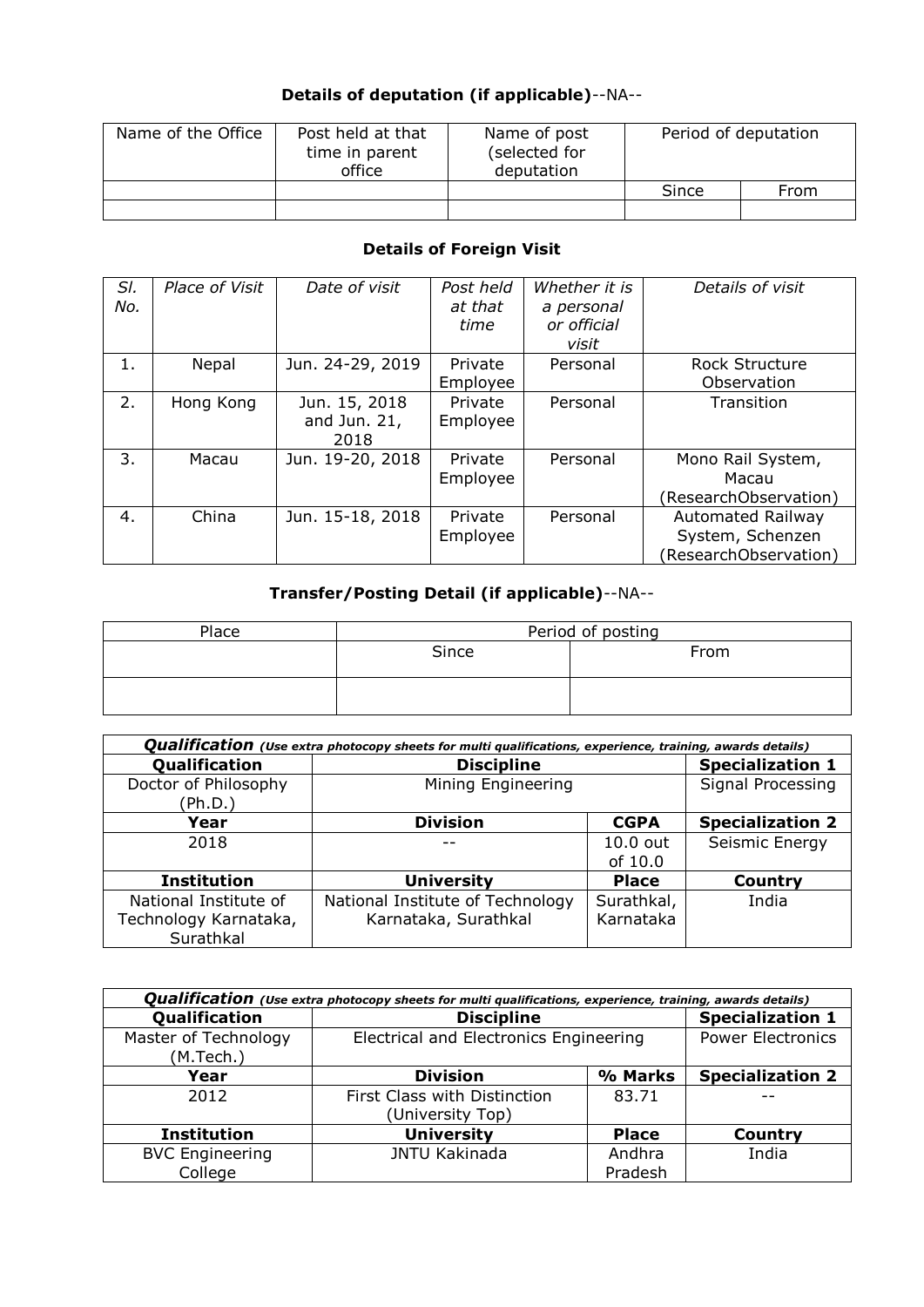| <b>Qualification</b> (Use extra photocopy sheets for multi qualifications, experience, training, awards details) |                              |              |                         |  |  |  |  |  |
|------------------------------------------------------------------------------------------------------------------|------------------------------|--------------|-------------------------|--|--|--|--|--|
| Qualification                                                                                                    | <b>Discipline</b>            |              | <b>Specialization 1</b> |  |  |  |  |  |
| Bachelor of Technology                                                                                           | Engineering                  | Electrical   |                         |  |  |  |  |  |
| (B.Tech.)                                                                                                        |                              |              |                         |  |  |  |  |  |
| Year                                                                                                             | <b>Division</b>              | % Marks      | <b>Specialization 2</b> |  |  |  |  |  |
| 2010                                                                                                             | First Class with Distinction | 72.57        | Electronics             |  |  |  |  |  |
| <b>Institution</b>                                                                                               | <b>University</b>            | <b>Place</b> | <b>Country</b>          |  |  |  |  |  |
| <b>BVC</b> Institute of                                                                                          | <b>JNTU Kakinada</b>         | Andhra       | India                   |  |  |  |  |  |
| Technology and Science                                                                                           |                              | Pradesh      |                         |  |  |  |  |  |

| <b>Qualification</b> (Use extra photocopy sheets for multi qualifications, experience, training, awards details) |                                |                         |                         |  |  |  |  |
|------------------------------------------------------------------------------------------------------------------|--------------------------------|-------------------------|-------------------------|--|--|--|--|
| Qualification                                                                                                    | <b>Discipline</b>              |                         | <b>Specialization 1</b> |  |  |  |  |
| <b>Master of Business</b>                                                                                        | Management                     |                         | Operations              |  |  |  |  |
| Administration (M.B.A.)                                                                                          | (Part-time Course)             |                         | Management              |  |  |  |  |
| Year                                                                                                             | <b>Division</b>                | <b>Specialization 2</b> |                         |  |  |  |  |
| 2014                                                                                                             | Second Class                   | 6.44                    | General                 |  |  |  |  |
|                                                                                                                  |                                |                         | Management              |  |  |  |  |
| <b>Institution</b>                                                                                               | <b>University</b>              | <b>Place</b>            | Country                 |  |  |  |  |
| Gandhi Institute of                                                                                              | Gandhi Institute of Technology | Andhra                  | India                   |  |  |  |  |
| Technology and                                                                                                   | and Management (GITAM),        |                         |                         |  |  |  |  |
| Management (GITAM)                                                                                               | Visakhapatnam                  |                         |                         |  |  |  |  |

| <b>Experience</b> (11 Years in Academics - Associate Professor in Private Engineering College) |                                        |  |  |  |  |
|------------------------------------------------------------------------------------------------|----------------------------------------|--|--|--|--|
| <b>Type of Posting</b>                                                                         | Level                                  |  |  |  |  |
| Direct Recruitment                                                                             | Group 'A' Gazetted                     |  |  |  |  |
| <b>Designation</b>                                                                             | <b>Present Position</b>                |  |  |  |  |
| Scientist 'B'                                                                                  | Scientist 'B'                          |  |  |  |  |
| <b>Ministry</b>                                                                                | <b>Department</b>                      |  |  |  |  |
| MINISTRY OF JAL SHAKTI                                                                         | DEPARTMENT OF WATER RESOURCES, RD & GR |  |  |  |  |
| <b>Office</b>                                                                                  | <b>Place</b>                           |  |  |  |  |
| CWPRS, KHADAKWASALA, PUNE                                                                      | <b>PUNE</b>                            |  |  |  |  |

| <b>Experience Subject</b>     |                                                                                                                          |                          |                                                       | <b>Period of Posting</b> |                                                                |           |  |                  |
|-------------------------------|--------------------------------------------------------------------------------------------------------------------------|--------------------------|-------------------------------------------------------|--------------------------|----------------------------------------------------------------|-----------|--|------------------|
| Major                         |                                                                                                                          |                          |                                                       | <b>Minor</b><br>From     |                                                                |           |  | To               |
| <b>Electrical Engineering</b> |                                                                                                                          |                          | <b>Electronics Engineering</b><br>(Signal Processing) |                          |                                                                | 2021      |  | <b>Till Date</b> |
|                               | Note:-Refer the Annexure to fill above Major, Minor Subjects and below given training<br>subject(minimum 1 week & above) |                          |                                                       |                          |                                                                |           |  |                  |
| <b>Training</b>               |                                                                                                                          |                          |                                                       |                          |                                                                |           |  |                  |
| Training Year                 |                                                                                                                          | <b>Training Name</b>     |                                                       |                          | <b>Training Subject</b>                                        |           |  |                  |
| 2019                          |                                                                                                                          | FDP (Faculty Development | Programme)                                            |                          | Advance Power Electronics and Control                          |           |  |                  |
| Level                         |                                                                                                                          | Institute Name, Place    |                                                       |                          | <b>Field Visit Country</b><br>Field Visit Place (within India) |           |  |                  |
|                               | IIT (Indian Institute<br>of Technology)<br>Roorkee                                                                       |                          |                                                       |                          |                                                                |           |  |                  |
| <b>Sponsoring Authority</b>   |                                                                                                                          |                          | Period of Training                                    |                          |                                                                | Duration  |  | Result           |
|                               |                                                                                                                          | From                     |                                                       | To                       |                                                                | in Weeks) |  | <b>Qualified</b> |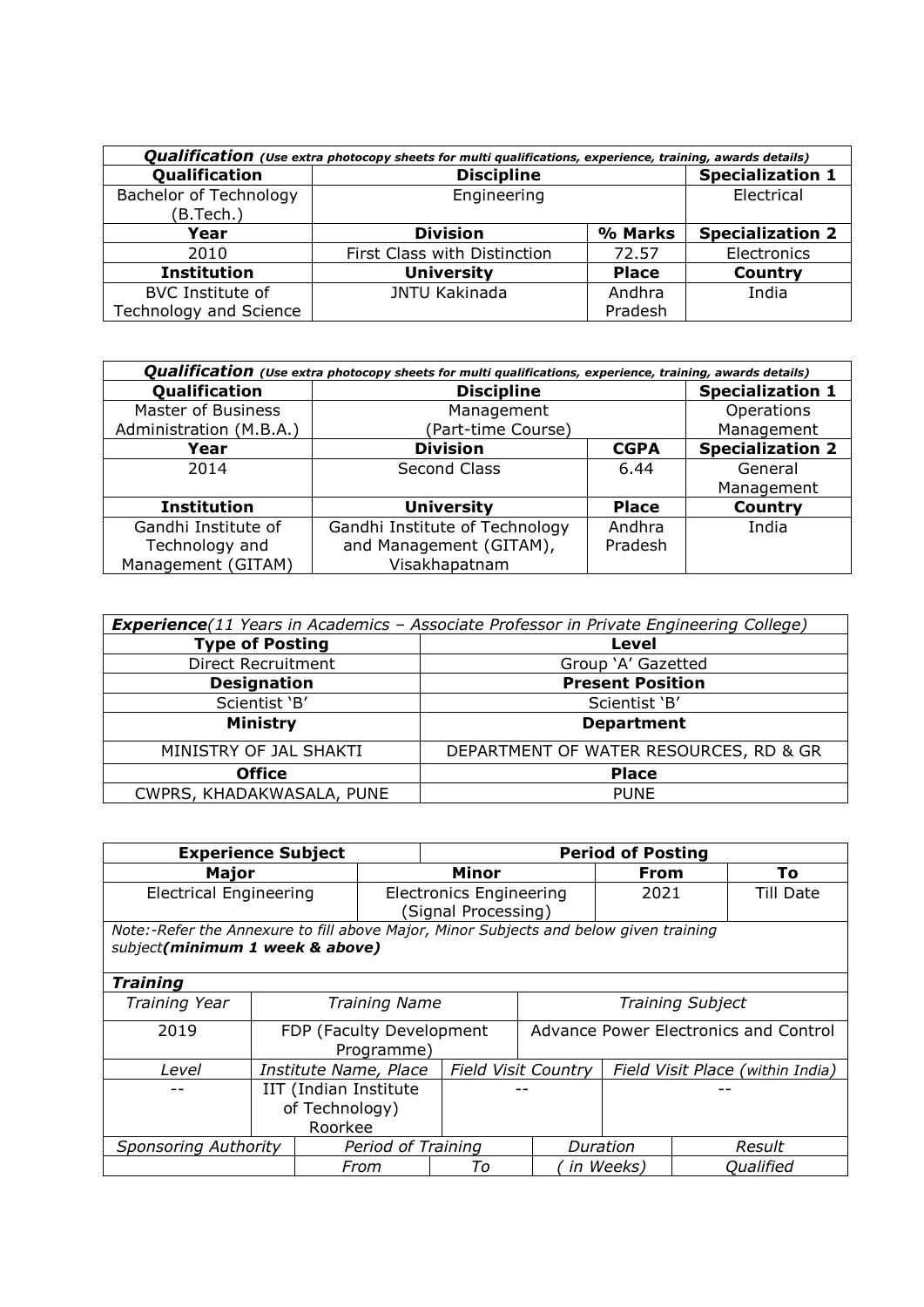| <b>AICTE</b>                          |  | Jan-2019                 | Mar-2019                | 8                                     |                                  | Yes                                  |  |
|---------------------------------------|--|--------------------------|-------------------------|---------------------------------------|----------------------------------|--------------------------------------|--|
|                                       |  |                          |                         |                                       |                                  |                                      |  |
| Training Year                         |  | <b>Training Name</b>     | <b>Training Subject</b> |                                       |                                  |                                      |  |
| 2018                                  |  | FDP (Faculty Development |                         |                                       |                                  | <b>Student Centric Outcome Based</b> |  |
|                                       |  | Programme)               |                         |                                       |                                  | Teaching - Learning Practices        |  |
| Level                                 |  | Institute Name, Place    |                         | Field Visit Country                   |                                  | Field Visit Place (within India)     |  |
|                                       |  | Osmania University       |                         |                                       |                                  | Hyderabad                            |  |
| <b>Sponsoring Authority</b>           |  | Period of Training       |                         | Duration                              |                                  | Result                               |  |
|                                       |  | From                     | Тo                      |                                       | in Weeks)                        | Qualified                            |  |
| MCET and                              |  | June 25                  | June 30                 | 1                                     |                                  | Yes                                  |  |
| Vivekananda Institute                 |  |                          |                         |                                       |                                  |                                      |  |
| of Human Excellence                   |  |                          |                         |                                       |                                  |                                      |  |
|                                       |  |                          |                         |                                       |                                  |                                      |  |
| Training Year                         |  | <b>Training Name</b>     |                         | <b>Training Subject</b>               |                                  |                                      |  |
| 2013                                  |  | Workshop                 |                         |                                       |                                  | <b>Analog Electronics</b>            |  |
| Level                                 |  | Institute Name, Place    |                         | <b>Field Visit Country</b>            | Field Visit Place (within India) |                                      |  |
|                                       |  | IIT (Indian Institute    |                         |                                       | Rajahmundry                      |                                      |  |
|                                       |  | of Technology)           |                         |                                       |                                  |                                      |  |
|                                       |  | Kharagpur                |                         |                                       |                                  |                                      |  |
| <b>Sponsoring Authority</b>           |  | Period of Training       |                         | Duration                              |                                  | Result                               |  |
|                                       |  | From                     | Tο                      |                                       | in Weeks)                        | Qualified                            |  |
| <b>IIT Kharagpur</b>                  |  | June 04                  | June 14                 | 2                                     |                                  | Yes                                  |  |
|                                       |  |                          |                         |                                       |                                  |                                      |  |
| Training Year<br><b>Training Name</b> |  |                          |                         | <b>Training Subject</b>               |                                  |                                      |  |
| 2012                                  |  | SDP (Staff Development   |                         | Power System Operation & Control with |                                  |                                      |  |
|                                       |  | Program)                 |                         | <b>MATLAB Simulation</b>              |                                  |                                      |  |
| Level                                 |  | Institute Name, Place    |                         | <b>Field Visit Country</b>            |                                  | Field Visit Place (within India)     |  |
|                                       |  | <b>BVCITS</b>            |                         |                                       |                                  | Amalapuram                           |  |
| <b>Sponsoring Authority</b>           |  | Period of Training       |                         | Duration                              |                                  | Result                               |  |
|                                       |  | From                     | Тo                      |                                       | in Weeks)                        | Qualified                            |  |
| <b>AICTE</b>                          |  | June 28                  | July 11                 | 2                                     |                                  | Yes                                  |  |

| Awards/PublicationsAnnexure-I |                   |      |  |                                        |                       |  |  |  |  |
|-------------------------------|-------------------|------|--|----------------------------------------|-----------------------|--|--|--|--|
|                               | Type of Activity: |      |  | Academic                               | Non Academic          |  |  |  |  |
| <b>Activity Area</b>          |                   |      |  | <b>Activity Subject</b>                | <b>Activity Title</b> |  |  |  |  |
|                               |                   |      |  |                                        |                       |  |  |  |  |
| Dav                           | Month             | Year |  | Activity<br><b>Description/Remarks</b> | Level                 |  |  |  |  |
|                               |                   |      |  |                                        |                       |  |  |  |  |

Note: (i) Concerned CCS Officer is responsible for the correctness of information sent through ER Sheet Performa.

(ii) Subject to verification by the concerned administrative authorities.

Date : **Aug. 26, 2021** Place :**Pune** 

Information checked and verified – by Signature of Officer

| Section   | Ministry/  |                          |  |
|-----------|------------|--------------------------|--|
| Officer   | Department |                          |  |
| E-mail id | Room NO.   | <b>Building</b><br>Name: |  |
| Phone NO. | Wing No.   |                          |  |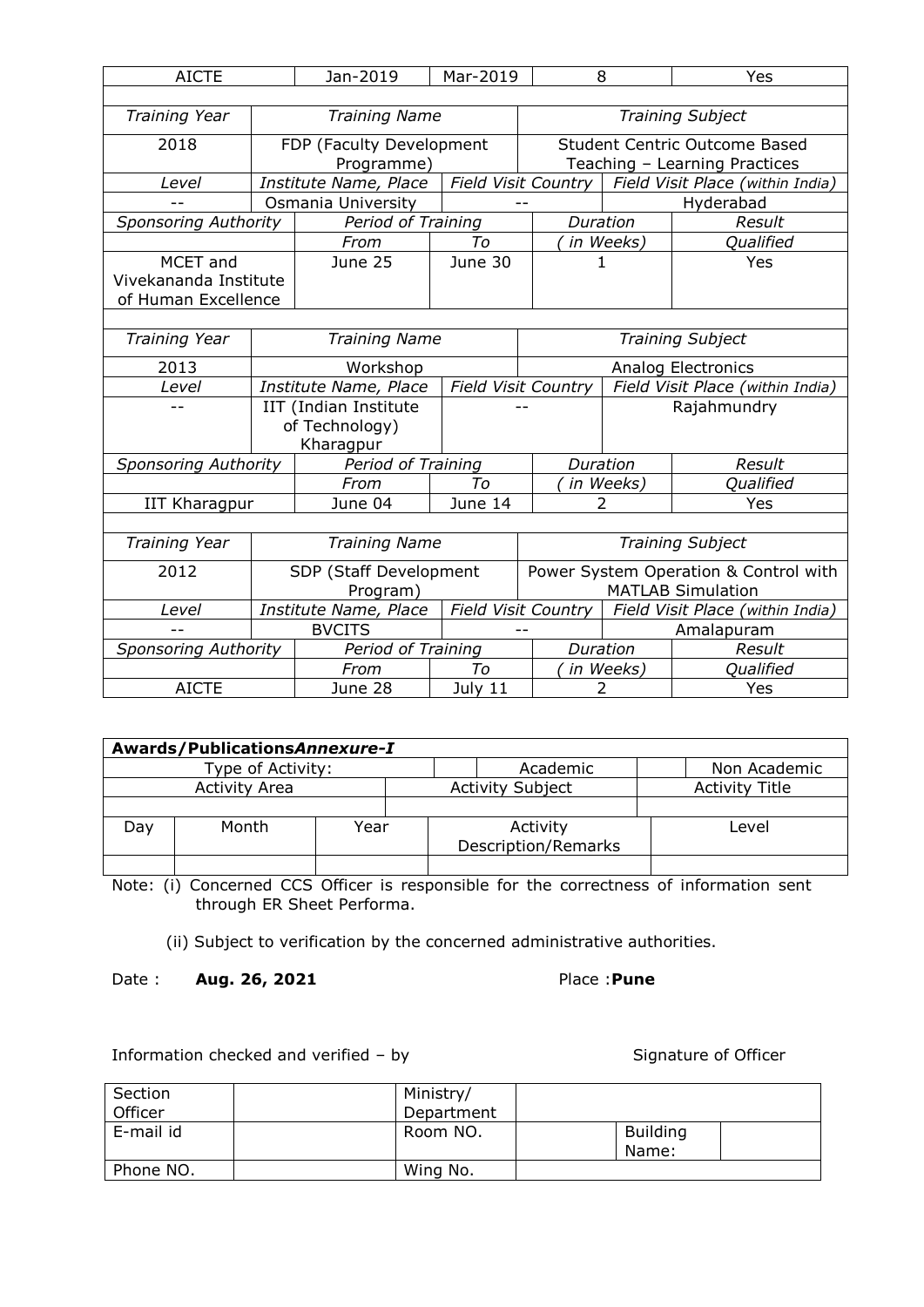## *Annexure-I*

# **List of Patents and Research Publications**



## **PATENTS***(In Reverse Chronological Order)*

- **1.** Electrical motorized handicapped vehicle**(Australian)**.
- **2.** VidyutDvichakrika A hybrid electric bicycle**(Australian)**.
- **3.** Areca Nut Robot Harvester**(Australian)**.
- **4.** Recorrido Dream, Explore, Discover**(Australian)**.
- **5.** Unmanned Aerial Vehicle (UAV) based sanitizing system**(Australian)**.
- **6.** BITTI ASTITA NAGARATA NISTANTRI SAMVIDHA A wall mounted smart wiring system**(Australian)**.
- **7.** ABHIGYNAPARIPATHAPHALAKA A smart switch board**(Indian)**.
- **8.** VIDYUTA DVICAKRAVAHANA An electric bicycle **(Indian)**.
- **9.** ABHIGNA VIDYUT SAMPUTAH A smart electric extension box **(Indian)**.
- **10.** VIDYUTHA TRAYA CHAKRA VAHANA A hybrid electrical tricycle **(Indian)**.
- **11.** PARINATA VIDYUT SAMYUTANAM An advanced electric extension box **(Australian)**.
- **12.** WIRELESS MONITORING OF PV MODULE CHARACTERISTICS **(Australian)**.
- **13.** PUNARUPAYOGA DHANDA DIPA VYAVASTHA A SYSTEM THAT ILLUMINATES FAILED FLUORESCENT TUBE LIGHT WITHOUT A CHOKE OR BALLAST **(Australian)**.
- **14.** PIEZOGEN A SYSTEM TO TAP ELECTRICAL ENERGY FROM GROUND VIBRATIONS CAUSED DUE TO BLASTING OPERATIONS IN MINES **(Australian)**.
- **15.** ELECTRONIC LIQUID DISPENSER WITH TEMPERATURE DETECTOR **(Indian Design)**.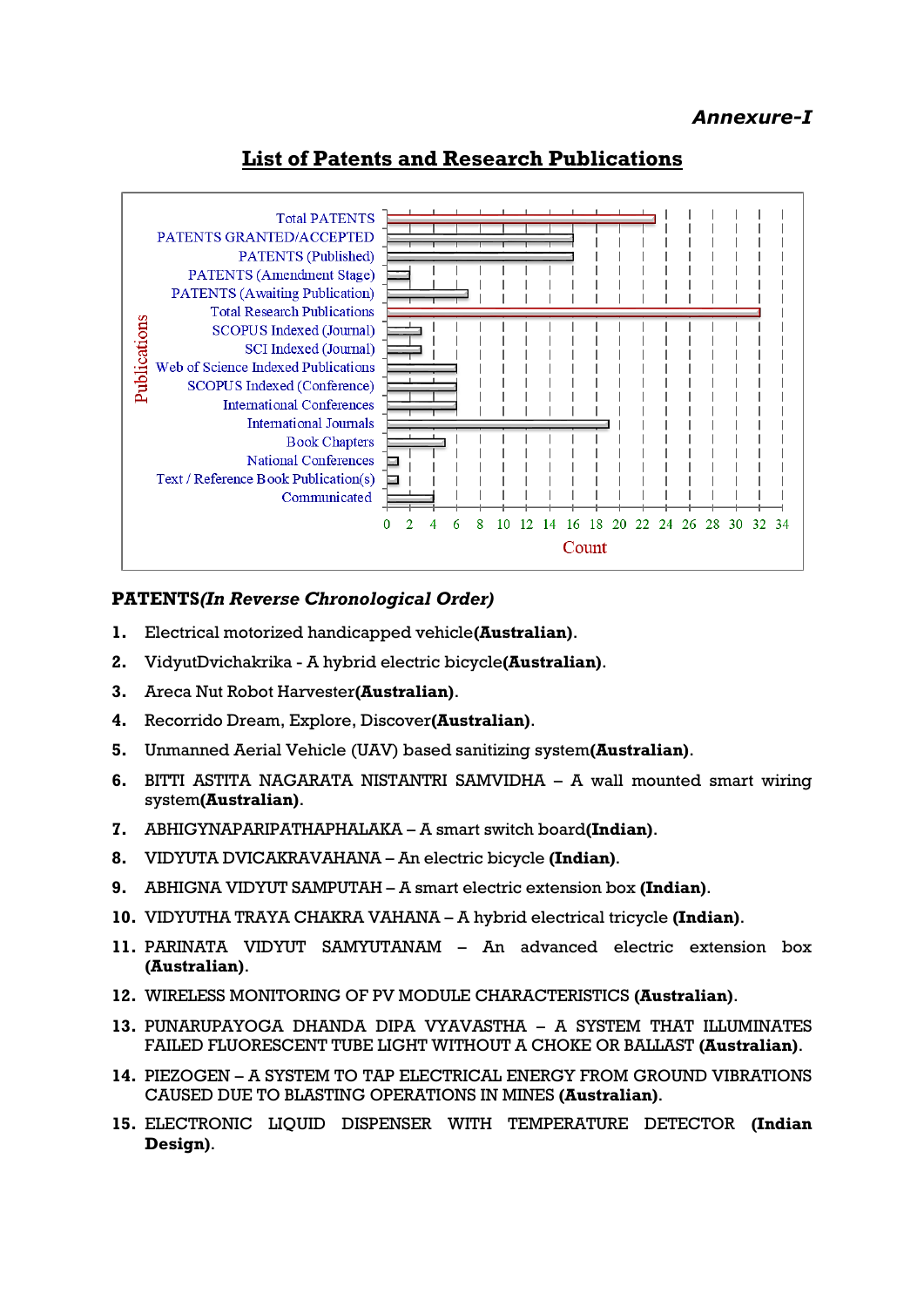- **16.** MICROCONTROLLER OPERATED AUTOMATIC ELECTRIC LOCK CONTROLLED GERMICIDE UNIT **(Australian)**.
- **17.** UNMANNED AERIAL VEHICLE BASED FIRE EXTINGUISHER **(Australian)**.
- **18.** REMOTE CONTROLLED AIR VEHICLE BASED SANITIZING SYSTEM WITH PAYLOAD CARRIER **(Indian)**.
- **19.** MICROCONTROLLER BASED INFINITESIMAL NEUTRALIZED INFECTIOUS CIDE (M.I.N.I. CIDE) **(Indian)**.
- **20.** Sensor Operated Automatic Potion (S.O.A.P.) DISPENSER **(Australian)**.
- **21.** DRONEBOT A HEXACOPTER BASED PERSONAL ASSISTANT **(Australian)**.
- **22.** PORTABLE HYBRID POWER BANK **(Australian)**.
- **23.** SOLAR POWERED HYBRID ENERGY BANK **(Indian)**.

### **REFERENCE BOOK**

**1.** Rock Blasting (**National Institute of TechnologyKarnataka,ISBN: 978-93-5361- 241-2**).

## **BOOK CHAPTERS**

- **1.** Design and development of solar-powered hybrid energy bank (**IEEE River**).
- **2.** Extraction of Electricity from Blast induced Ground Vibration Waves Case Study (**Springer**).
- **3.** TLBO Algorithm based Optimized PID controller to Analyse Small Hydropower Plant (**Academica Press**).
- **4.** Image Processing based Assessment of Blast Performance in Opencast Mines Case Studies (**McGraw-Hill Education**).
- **5.** Tapping of Electrical Energy from Ground Vibrations caused due to Blasting An Innovation (**Allied Publishers**).

## **JOURNAL PUBLICATIONS**

- **1.** Image processing based assessment of explosive energy distribution in mine blast case study (**Mili Publications, Web of Science and ESCI Indexed**).
- **2.** Development of dust concentration model using artificial neural networks (**Blue Eyes Intelligence Engineering and Sciences Publication, SCOPUS Indexed**).
- **3.** Numerical Modelling Based Impact of Ground Vibrations (**i-manager's Journal on Civil Engineering, UGC Approved**).
- **4.** Numerical Modelling BasedAssessment of Ground Vibrations (**Elsevier BV, SCI Indexed**).
- **5.** A Resonant DC- DC Converter for Induction Motor Drive Application (**Grenze International Journal of Engineering and Technology**).
- **6.** A Novel Approach for Reactive Power Compensation in Wind Farms Using GSC & RSC ControlAlgorithms(**Grenze International Journal of Engineering and Technology**).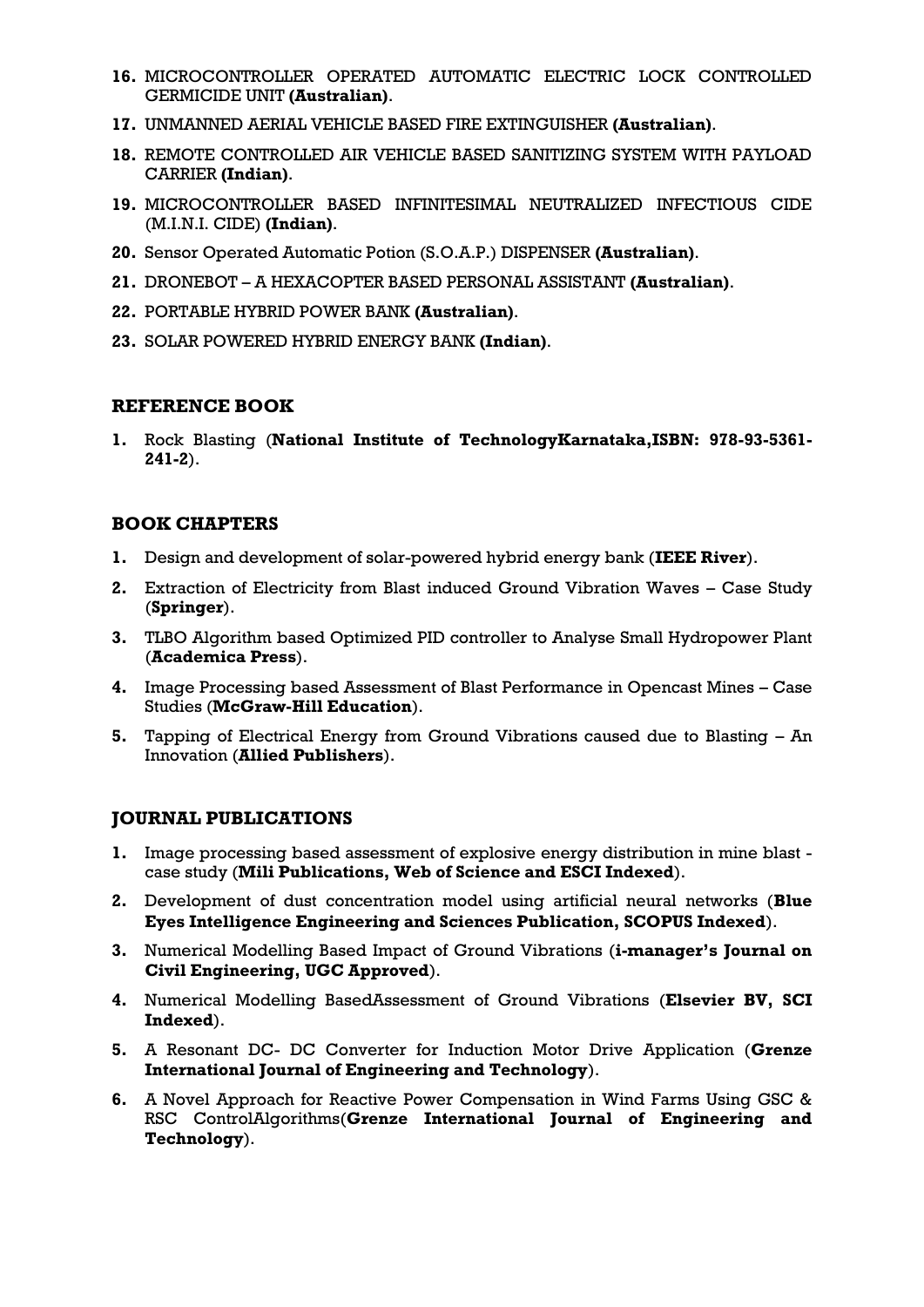- **7.** Application of TLBO AlgorithmOptimized PID controller to Analyse Small Hydropower Plant(**Grenze International Journal of Engineering and Technology**).
- **8.** Assessment of MPPT based photovoltaic system: A Critical Review (**International Journals of Power Electronics Controllers and Converters**).
- **9.** Multifunctional Shunt Hybrid Power Filter and Thyristor Controlled Reactor forDistributed Generation Integration and Power Quality Improvement (**International Journals of Power Electronics Controllers and Converters**).
- **10.** Application of High Speed Videography and Digital Image Processing Software to Assess Performance of Blasts In Opencast Mines: A Case Study (**International Journal of Geological and Geotechnical Engineering**).
- **11.** Generation of electrical energy from blastinduced vibrations (**International Journal of Analysis of Electrical Machines**).
- **12.** Performance Analysis of Grid Connected Hybrid AC/DC Microgrid Using VariousRenewable Energy Source (**International Journal of Electrical Machines & Drives**).
- **13.** Modelling and Control of Higher Rating DC Motor with GA Based Optimized PID Controller (**International Journal of Microelectronics and Digital Integrated Circuits**).
- **14.** Ground vibrations & WaterBorne Shock Waves caused due to Underwater Blasting in Ports – A Case Study (**International Journal of Chemical, Environmental & Biological Sciences (IJCEBS)**).
- **15.** Under Water Blasting for Rock Dredging and Protection of Structures: A Case Study (**International Journal of Geological and Geotechnical Engineering**).
- **16.** Genetic AlgorithmApproach for the Position Control of Permanent Magnetic Synchronous Machine (**International Journal of Power Electronics Controllers and Converters**).
- **17.** Role of Geological Discontinuities and Delay Timing in Blasting Analysis by HighSpeed Videography (**International Journal of Earth Sciences and Engineering, SCOPUS Indexed**).
- **18.** Application of High-Speed Videography in Assessing the Performance of Blasts (**International Journal of Geological and Geotechnical Engineering**).
- **19.** Piezo-Gen An Approach to Generate Electricity from Vibrations (**Elsevier, SCI & SCOPUS Indexed**).

#### **CONFERENCE PUBLICATIONS**

- **1.** An approach to tap electrical energy from ground vibrations (**American Institute of Physics, Web of Science and SCOPUS Indexed**).
- **2.** Simulation Studies on Multilayer Coatings for Solar Absorptance (**American Institute of Physics, Web of Science and SCOPUS Indexed**).
- **3.** Development of Empirical Model to Predict Particulate Matter (**American Institute of Physics, Web of Science and SCOPUS Indexed**).
- **4.** Signal Processing Computation based Seismic Energy Estimation of Blast induced Ground Vibration Waves (**Bagged IEEE Best Paper Award, Web of Science and SCOPUS Indexed**).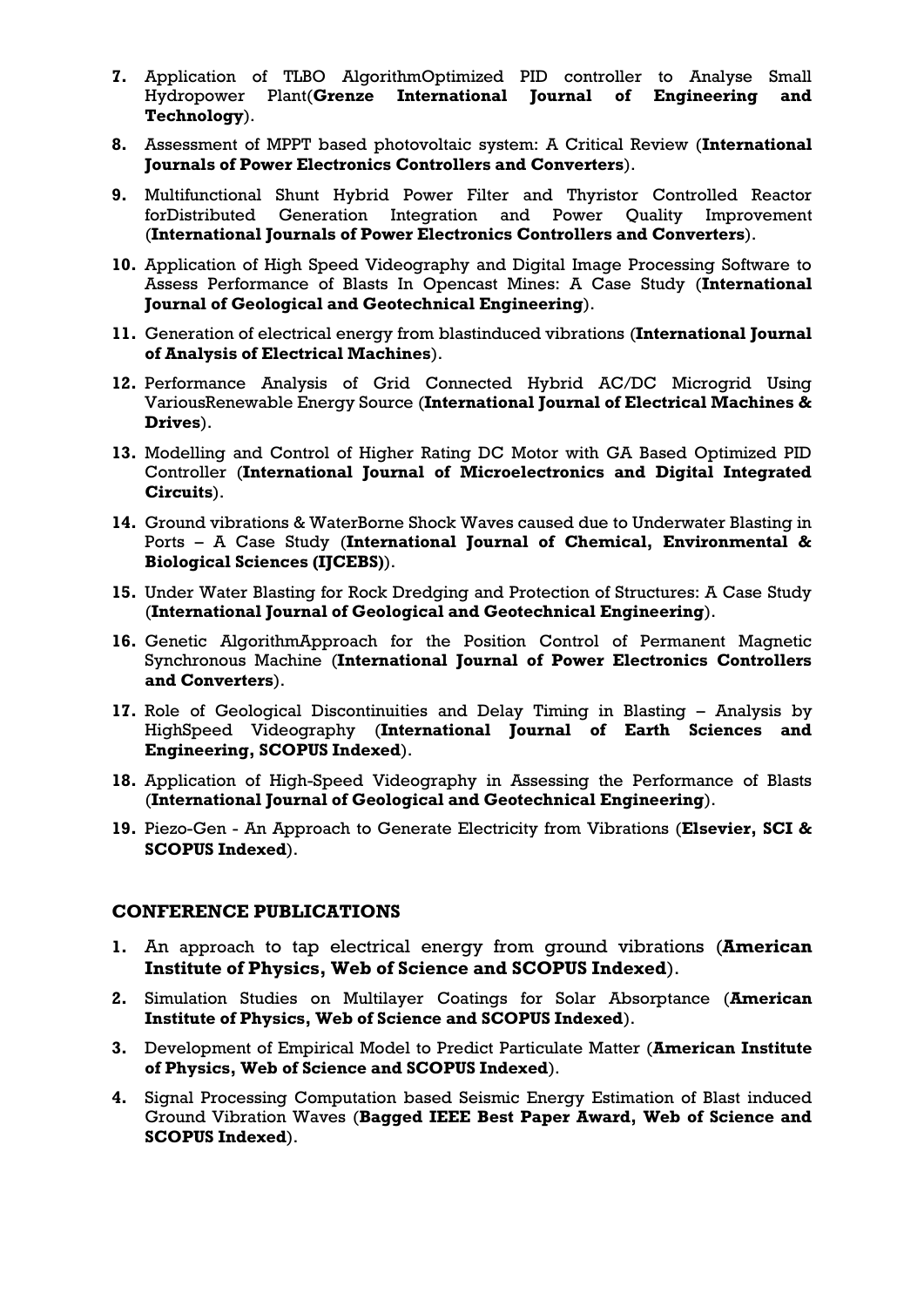- **5.** Assessment of Seismic Energy obtained from Blast induced Ground Vibrations using Signal Processing Computation Techniques (**IEEE, Web of Science and SCOPUS Indexed**).
- **6.** Ground vibrations & Water Borne Shock Waves caused due to Underwater Blasting in Ports – A Case Study (**International Conference on Civil, Agricultural & Environmental Engineering, Hong Kong**).
- **7.** Modeling and PID Control of BLDC Motor with the help of Genetic Algorithm (**IEEE, Web of Science and SCOPUS Indexed**).

## **INTERNATIONAL CONFERENCES ORGANIZED**

- 1. 2<sup>nd</sup>International Conference on Paradigms in Engineering and Technology, ICPET-2018, Hyderabad, Telangana, India.
- **2.** 3 rd International Conference on Paradigms in Engineering and Technology, ICPET-2019, Hyderabad, Telangana, India.
- **3.** Chaired Eighth International Conference on Advances in Computer Engineering, ACE-2018, Trivandrum, Kerala, India.

# **Editorial Board Memberships**

- **1. Editor-in-Chief** for Journal of **Modeling, Analysis and Simulation (SCOPUS Indexed),** *Clausius Scientific Press Inc.,* ISSN: 2516-3035 (weblink: https://www.clausiuspress.com/journal/JMAS/editorialBoard.html).
- **2. Reviewer** for **REM - International Engineering Journal (SCIE Indexed)**  (weblink: https://mc04.manuscriptcentral.com/remi-scielo).
- **3. Reviewer** for **IEEE – Access (SCI Indexed)** (weblink: https://mc.manuscriptcentral.com/ieee-access).
- **4. Reviewer** for **IET – Signal Processing (SCI Indexed)** (weblink: https://www.iet-review.rivervalleytechnologies.com/journal/spr).
- **5. Editorial board member cum reviewer** for **Earthquake Engineering and Engineering Vibration Journal**, *Springer* **(SCIE Indexed)** (weblink: https://mc03.manuscriptcentral.com/eeev).
- **6. Editorial board member** for **SCIREA Journal of Electrics, Communication**, *Science Research Association* (weblink: http://www.scirea.org/journal/ EditorialBoard?JournalID=51000#8480).
- **7. Editorial board member** for **SCIREA Journal of Electrical Engineering**, *Science Research Association* (weblink: http://www.scirea.org/journal/EditorialBoard? JournalID=47000#8480).
- **8. Editorial board member** for **American Journal of Electrical Power and Energy Systems (EPES)**, *Science Publishing Group,* ISSN Print: 2326-912X, ISSN Online:2326-9200

(weblink:http://www.sciencepublishinggroup.com/journal/editorialboard?jo urnalid=165).

**9. Editorial board member cum reviewer** for*Publons.*